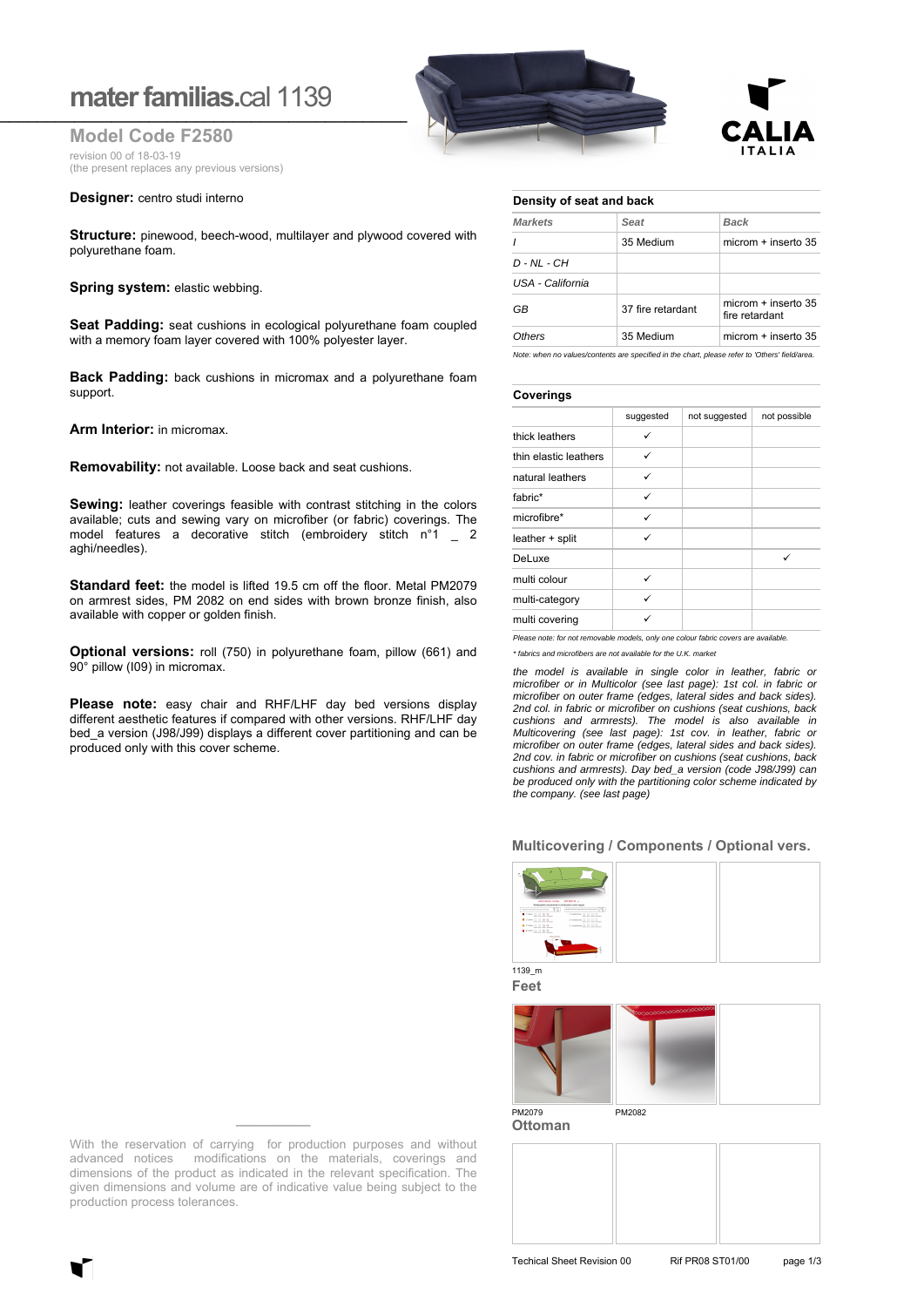# **mater familias.** cal 1139



**<sup>L</sup>***Length -* **<sup>H</sup>***Height -* **<sup>D</sup>***Depth -* **SH** *Seat Height -* **SD** *Seat Depth* Dimensions refer to maximum sizes of the version with closed mechanism (where available).



 $\blacktriangleright$  fold following the dotted line  $\blacktriangleright$